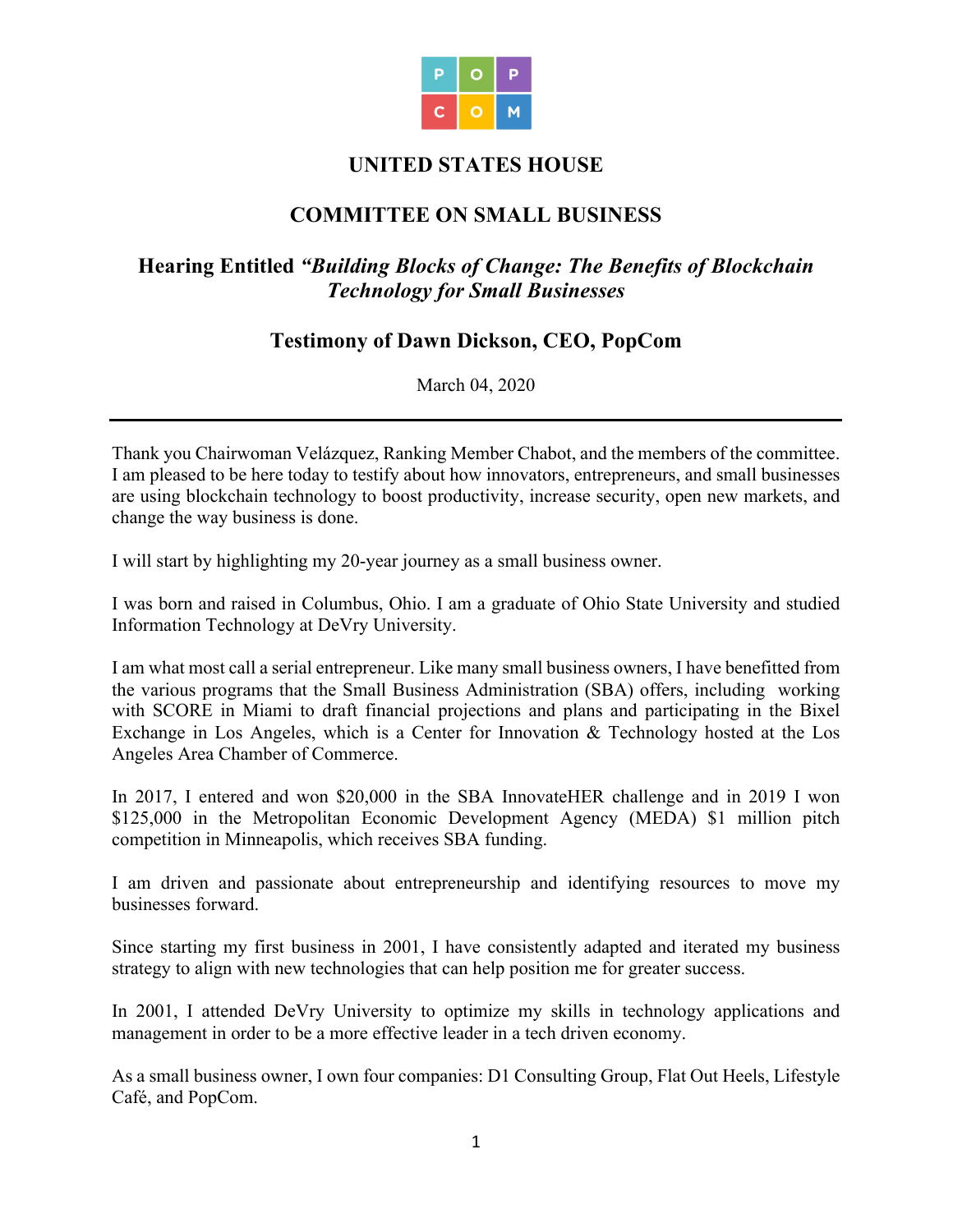D1 Consulting Group is a marketing and business development consulting agency that I founded in 2005 to help companies of all sizes develop scalable growth strategies, leveraging online and offline tools.

At Flat Out Heels, we design rollable flat shoes for women that can easily fit in a purse for relief after hours of wearing high heels. We utilize wholesale, e-commerce and vending machines for distribution, and have generated more than \$1 million in revenue since its launch in 2011.

Lifestyle Cafe is a plant based vegan restaurant in my hometown of Columbus, Ohio that utilizes technology automation for faster service.

PopCom is an automated retail technology company with a hardware and software solution for self-service retail.

Today, I will focus on PopCom,<sup>1</sup> where I am leveraging blockchain technology for specific aspects of my business.

PopCom is a small B2B technology company that develops software as a service (SaaS) and IoTconnected hardware for self-service retail, including vending machines and digital kiosks used to dispense products and perform transactions.

We're using blockchain to optimize machine-driven transactions for government-regulated products that require identification, sales compliance, supply chain information, or a combination of all three. There is tremendous opportunity in this space - over \$3 trillion in global revenue, growing to \$5 trillion by 2022 - which is severely underserved by automated transactions2.

The PopShop Kiosks with PopCom SaaS, are affordable for any team, from Fortune 500 to singlefounder e-commerce brands. Over two-thirds of retail customers now prefer to self-<sup>3</sup>serve and over 75 million people purchase goods and services from vending machines or kiosks each day in the U.S.

#### **PopCom is Not a Blockchain Company**

I want to clarify that PopCom is not a blockchain company. I am not building a blockchain product. We also use facial recognition and artificial intelligence software in our platform. I am simply using specific blockchain applications in my business. This is an important distinction.

Blockchain is not a silver bullet. But it can solve problems that small businesses face.

<sup>1</sup> Link to view demo of PopCom's technology - https://youtu.be/GDEDf9Q2Eis

<sup>2</sup> http://pharmaceuticalcommerce.com/business-and-finance/global-pharma-market-will-reach-1-12-trillion-2022/

<sup>3</sup> http://www.balancedforlife.net/pdf/About%20Vending.pdf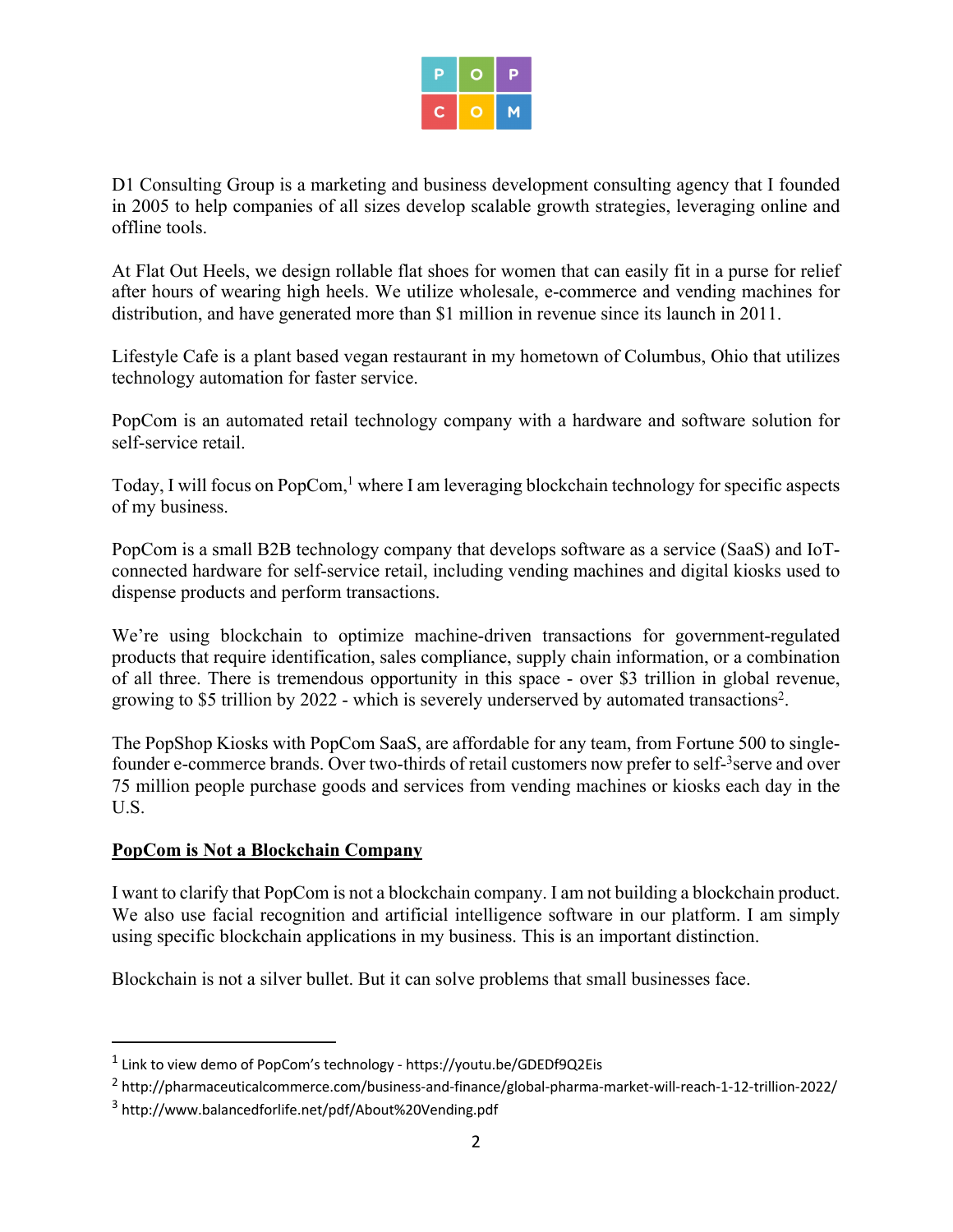|  | ಲ |
|--|---|
|  | ŗ |

At PopCom, we seek to reduce the friction in automated retail transactions and allow retailers to collect data from and about their customers. Customers often share sensitive identity information, which requires an additional layer of protection to secure consumer data and privacy.

Instead of building our own proprietary product to secure customer identity data, we have partnered with Civic - a secure blockchain identity management platform - to verify identity and age in order to execute purchases of regulated products, such as cannabis and alcohol, from a vending machine.

As a company, we believe that the most secure way to check and confirm a customer's identity, while ensuring that their personal data remains secure, is to have the customer verify their information securely on their mobile device and store that data on blockchain. We generate a QR code for them to scan at the machine to confirm that they are a verified customer and compliant to purchase the product being sold. We never collect or have access to any personal data from or about the customer - only that they are verified. The customer can use their personal device to take a picture of their identification (driver's license, state ID or passport) and capture an image of their face for additional confirmation. This is very similar to what Clear does for airport security.

Civic has already built the blockchain service to accomplish this, and we license their decentralized solution to allow us to bring our turn key service to market faster.

### **Flexible Federal Programs Can Help Innovative Small Businesses**

My journey exploring non-traditional ways of raising capital started in late 2017 after we completed our seed round for PopCom, bringing our funding total close to \$1 million from angel and venture capital (VC) investors.

Like many tech founders, I have a highly technical product that requires significant capital in order to reach its true market potential. Access to large amounts of capital has been challenging for me for a combination of factors: 1) investors know little about my industry 2) I did not have access to many high net worth individuals 3) like most founders, particularly female founders of color, I've been at the mercy of the Silicon Valley machine. Although I have been successful at raising venture capital, it is an exhausting and time-consuming cycle of convincing venture capitalists of the massive potential of the self-service retail industry and why they should invest. The time spent pitching is time spent away from running my company and selling to customers.

I decided on a security token offering (STO) because it has emerged as a powerful and valuable alternative to private equity and venture capital financing. Additionally, STOs have an expected growth of up to \$10 trillion in 2020<sup>4</sup>.

A security token can be backed by the company's assets, such as shares, the right to receive dividends or grants for voting power. This clearly provides a much more solid and safe investment for the investor who believes in the company's future. A security token has a lot of advantages

<sup>4</sup> https://hackernoon.com/ico-or-sto-who-wins-fd43c3ee7b8d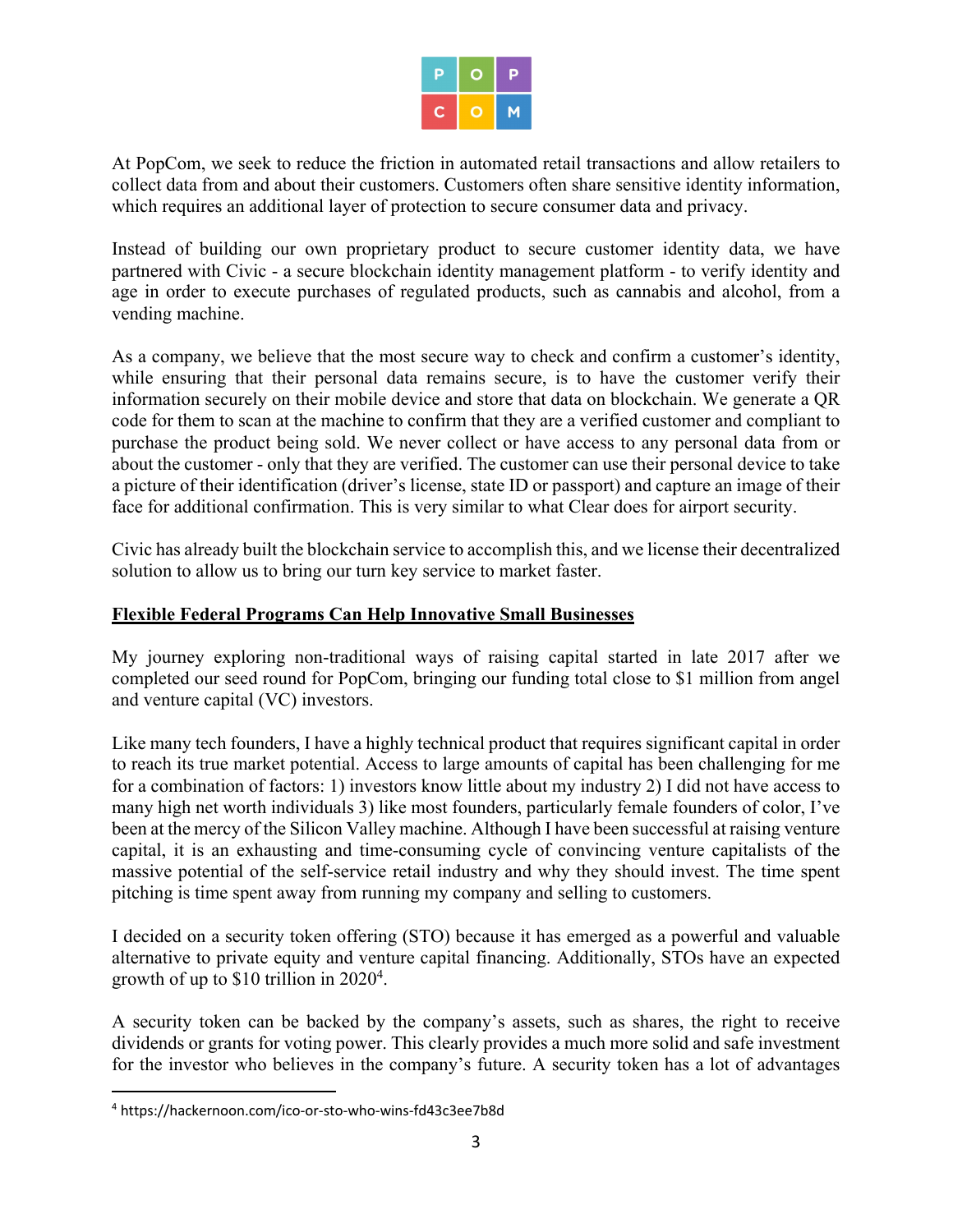|  | P |
|--|---|
|  | 7 |

since financial regulators consider them securities. Ultimately, this protects token holders. They also mitigate the divergence of interests between project investors and project users. Finally, they give real rights to the token holders.

For PopCom, we chose a popular option for STOs - using the exemption Regulation Crowdfunding (CF), which is an offering for the general public. Both accredited and non-accredited investors can participate in the offering, with the caveat being that there is a limit to how much an STO can raise in a given year - \$1,070,000.

Using a blockchain backed token to raise capital through a security token offering, I was able to leverage my personal network to raise capital instead of relying solely on VC and accredited angels. This is an important pivot. I believe it is compelling that I was able to oversubscribe the round and raise the maximum amount under Reg CF, while leveraging an emerging technology to launch a tokenized security offering. I became the first female CEO globally to raise over \$1 million using equity crowdfunding under Title III (Regulation CF) of the JOBS Act, which allows private early-stage companies to raise money from around the world. We have over 2,200 investors from 12 countries and 42 states and the offering went viral.

Educating investors was a tremendous aspect of our offering - communicating about blockchain and digital assets and how they compare to traditional fundraising instruments. A token represents a digital share and is treated no differently than a traditional stock certificate, however, the token is proof of investment that lives on the blockchain ledger forever and can't be erased or retracted. This gave people comfort and security that their money was safe.

I am here before you as proof that raising funds in this manner is essential to growing small businesses that are traditionally overlooked and trying to navigate an evolving digital world, particularly because it allows entrepreneurs to leverage their personal networks that have money to invest.

Regulatory experts view the new rule as a step in the right direction. "I liked the idea of building a community and helping people raise money they otherwise wouldn't have been able to access, to grow their businesses," notes crowdfunding and JOBS Act expert Maureen Murat who helps entrepreneurs navigate the regulatory environment as Principal at Crowdie Advisors.<sup>5</sup>

### **Challenges of Raising Traditional & Non-traditional Business Capital**

As a result of this intense process, I have emerged as a thought leader in the space and I have been able to educate countless founders and investors. Now, more than ever, founders are seeking nontraditional ways of raising capital and I have been humbled to impart my knowledge.

I am proficient in raising traditional and non-traditional business capital and know firsthand the challenges small business owners face along these tracks.

<sup>5</sup> https://getwerkin.com/blog/werkin-with-maureen-murat-attorney-business-owner-and-mentor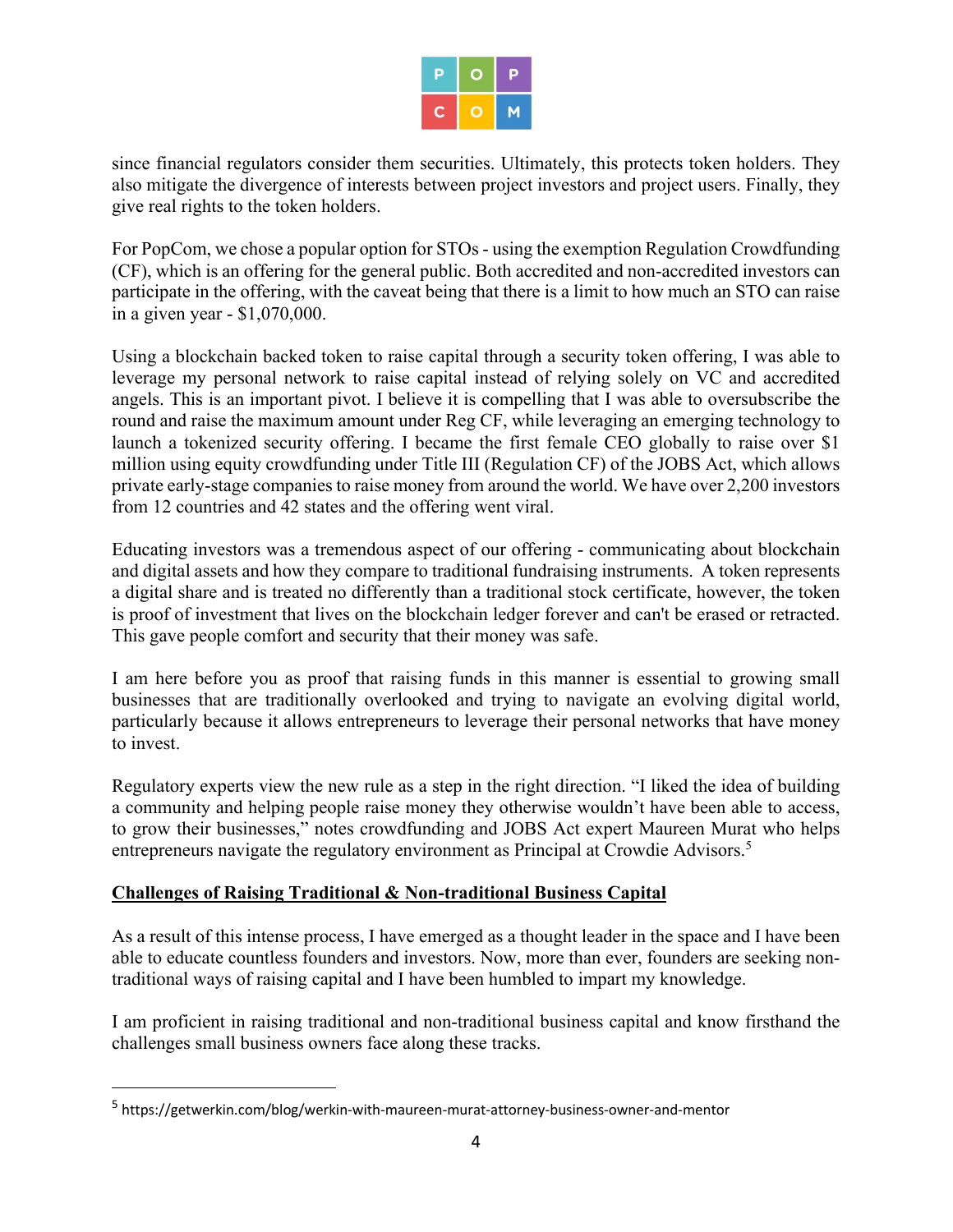There is value in securing venture capital to drive a tech-driven business model. But data shows that entrepreneurs end up owning less than 20% of their businesses upon exit. Plus, this avenue can also be a costly distraction. When I went down this path, I realized that in the midst of the hustle and bustle, 15% of my time was being spent on my business, while 85% was spent fundraising. For me, spending 85% of my time acquiring debt and only 15% of my time acquiring customers was not fiscally viable.

In 2017, I made the tough decision of turning down a \$1.5 million VC investment because it would mean giving up more than half of the ownership in my business.

Traditional fundraising also comes with difficulties.

In 2016, I received \$20,000 as the 2nd place winner of the SBA InnovateHER challenge, a nationwide business competition to highlight innovative products and services created and launched by cutting-edge entrepreneurs. This was a rewarding accomplishment but I still could not qualify for an SBA loan for my business – Flat Out of Heels - despite already generating sales and having a good personal and business credit scores and credit history.

Federal programs are ineffective if they are not accessible to the very small businesses they were created to empower.

To further illustrate this gap, after I successfully raised over \$1 million in the security token offering under the Title III of the JOBS Act, I was blocked by regulatory hurdles and federal red tape that have impeded my plans. My vision for the tokenizing the cap table and raising capital through an STO was to offer liquidity options to investors after the mandatory twelve month holding period. Unlike institutional investors, individual investors may not be able to wait ten or more years to receive a return on their investment after a start-up company has exited through acquisition or IPO. Issuing digital assets meant that investors could trade their PopCom tokens on a ATS secondary exchange and cash out when needed. It gave them more freedom and flexibility around their investment, similar to traditional stocks sold on public markets. The valuation of my company has increased significantly since the STO and my investors tokens are worth more than they purchased them for. However, the Securities Exchange Commission (SEC) has not approved any ATS exchanges so there is no platform to trade the tokens despite having a market for them and investors who want to purchase. This continues to be a challenge for all companies who have issued security tokens.

More needs to be done to increase access to various types of capital in order for entrepreneurs to continue to bring products to market and create jobs. Further, funding for research and development and resources for training programs must be a greater priority in the innovation economy.

Congress is in a position to address these issues and this Committee can lead the way.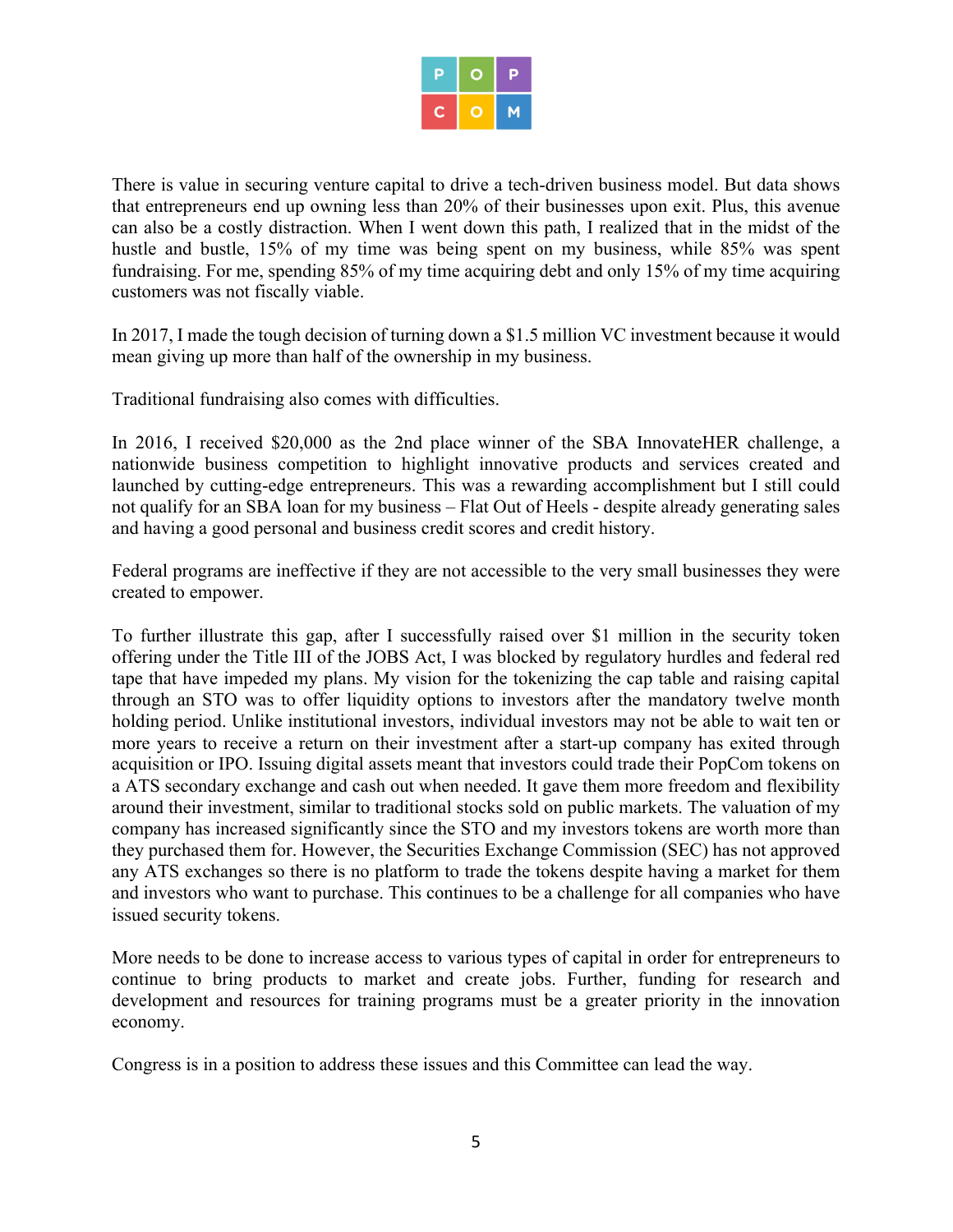

#### **Legislative Proposal for A New SBA 7a Loan**

Before I close, I want to highlight a few policy points.

Last October, I was part of a delegation of 25 industry leaders that convened in Washington for the inaugural Women of Color in Blockchain Congressional Briefing organized by the National Policy Network of Women of Color in Blockchain. The goal was to ensure Members of Congress hear from the inclusive voices within the blockchain community. Women of color who are leveraging blockchain technology is the fastest growing demographic in the crypto ecosystem.

The delegation included industry leaders who are geographically, culturally, and even professionally diverse. I was able to speak on behalf of entrepreneurs and small business owners who are not crypto insiders and are not building new blockchain products – but are simply tapping specific applications to enhance their existing business model.

Because I leveraged a federal program – JOBS Act – for the security token offering, this was a very relevant and timely experience for me.

Since that briefing, the National Policy Network of Women of Color in Blockchain has developed a legislative proposal outlining action that Congress can take now to direct the Small Business Administration to create a federally-backed 7a loan for entrepreneurs and small businesses using blockchain technology.

As, I've shared, it is very difficult for entrepreneurs of color to get VC funding. Additionally, there are few financial institutions that will capitalize enterprises using blockchain. This unique SBA 7a loan could help level the playing field.

#### **Small Business Still the Engine of America's Economy**

I commend the Committee for convening this first hearing to discuss the benefits of blockchain technology for small businesses.

In the 21st century, small businesses continue to be the engine of the American economy. Therefore, it is particularly important that they are armed with the tools to compete in the global marketplace. The emerging crypto-economy can be a game changer for traditional and technological enterprises.

Congress should consider blockchain and cryptocurrency as part of the solution, take steps to foster innovation, and advance policies that will benefit small business owners like me.

I am also concerned that prolonged regulatory uncertainty will have an impact on diversity and gender inclusion.